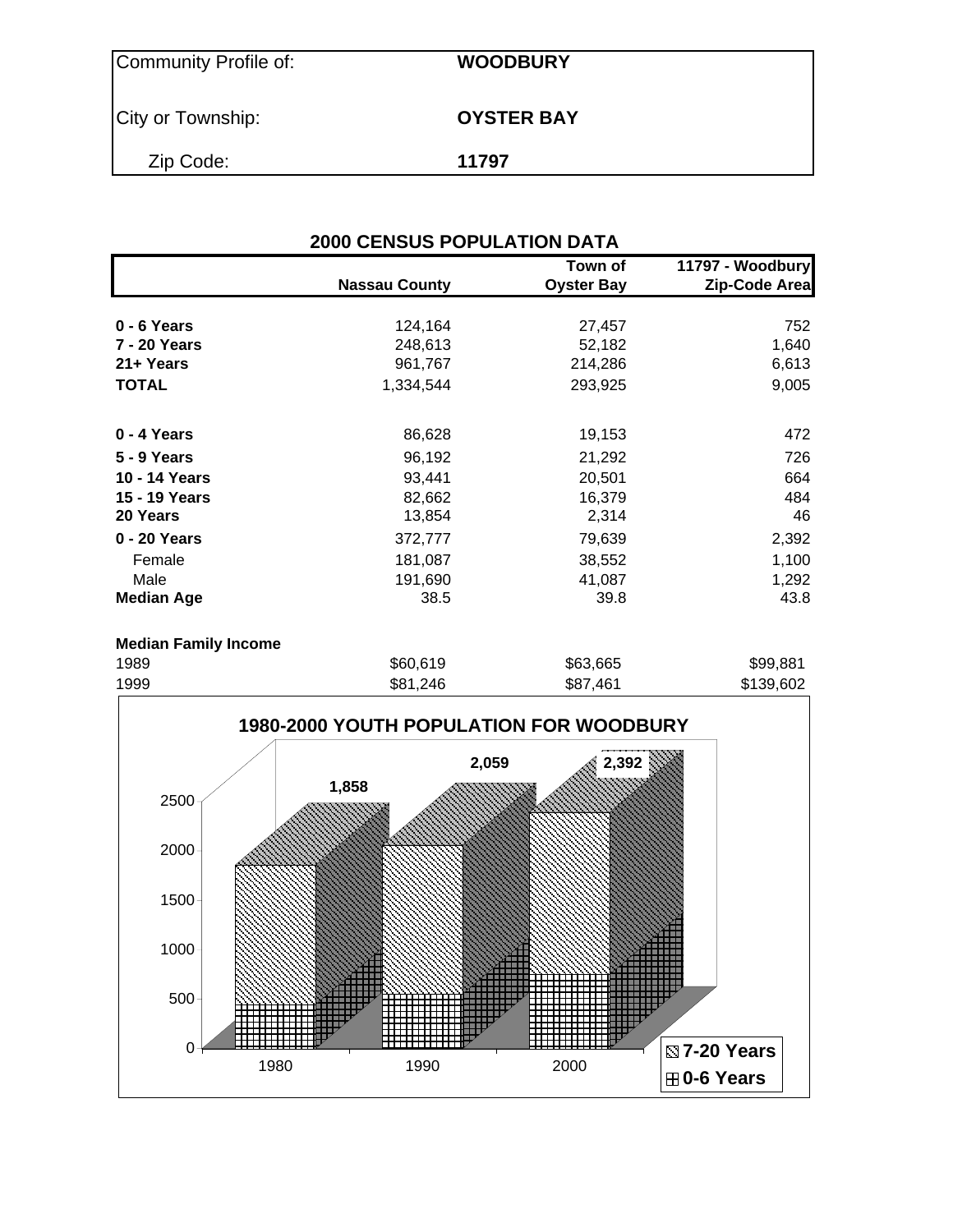# **2000 POPULATION PROJECTION DATA**

|                     | <b>Nassau County</b>            | <b>Town of</b><br><b>Oyster Bay</b> | 11797 - Woodbury<br>Zip-Code Area                      |
|---------------------|---------------------------------|-------------------------------------|--------------------------------------------------------|
|                     |                                 |                                     |                                                        |
| $0 - 6$ Years       | 118,978                         | 22,496                              | $\overline{718}$                                       |
| 7 - 20 Years        | 231,792                         | 49,305                              | 2,002                                                  |
| 21+ Years           | 978,505                         | 218,082                             | 6,774                                                  |
| <b>TOTAL</b>        | 1,329,275                       | 289,884                             | 9,493                                                  |
| 0 - 4 Years         | 83,639                          | 16,110                              | 505                                                    |
| 5 - 9 Years         | 90,106                          | 16,875                              | 520                                                    |
| 10 - 14 Years       | 82,042                          | 17,814                              | 631                                                    |
| 15 - 19 Years       | 79,040                          | 17,385                              | 885                                                    |
| 20 Years            | 15,943                          | 3,618                               | 179                                                    |
| 0 - 20 Years        | 350,770                         | 71,801                              | 2,720                                                  |
| 1,000               |                                 |                                     |                                                        |
| 900<br>800          | <b>START OF THE REAL</b>        |                                     |                                                        |
| 700                 | <b>Residential Constitution</b> |                                     | $\Sigma = 0-4$<br>November 1980<br>$\neg$ D $\neg$ 5-9 |
| 600                 |                                 |                                     | ■■■■ 10-14<br>15-19                                    |
| 500                 |                                 | ×<br>Ň                              |                                                        |
| 400                 | ₩                               |                                     |                                                        |
| 300                 |                                 |                                     |                                                        |
| 200                 |                                 |                                     |                                                        |
| 100                 |                                 |                                     |                                                        |
| $\mathbf 0$<br>2001 | 2002<br>2003<br>2004            | 2005<br>2006<br>2007                | 2008<br>2009<br>2010                                   |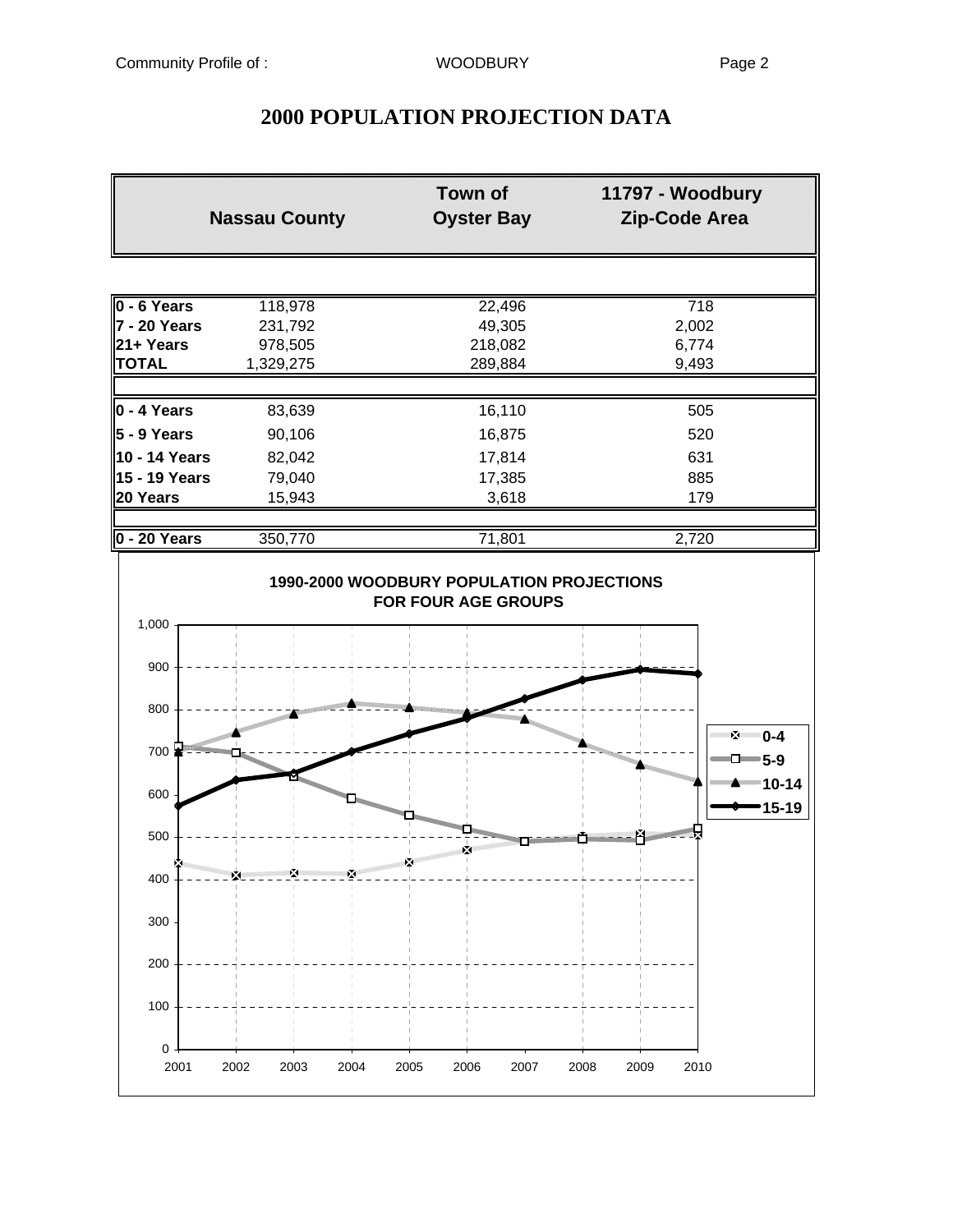## **TEMPORARY ASSISTANCE TO NEEDY FAMILIES (Formerly AFDC) (NUMBER OF INDIVIDUALS)** Town of 16-20 y Year **Nassau County County** Oyster Bay **Zip-Code Area** 1985 15,963 1,051 0 1986 15,337 946 0 1987 13,321 807 1 1988 12,410 782 1 1989 11,950 704 0 1990 12,607 737 0 1991 15,317 898 7 1992 16,528 963 5 1993 20,129 1,245 4 1994 20,622 1,366 11 1995 20,229 1,211 8 1996 17,800 954 2 1997 14,940 836 4 1998 12,706 695 3 1999 10,825 695 0

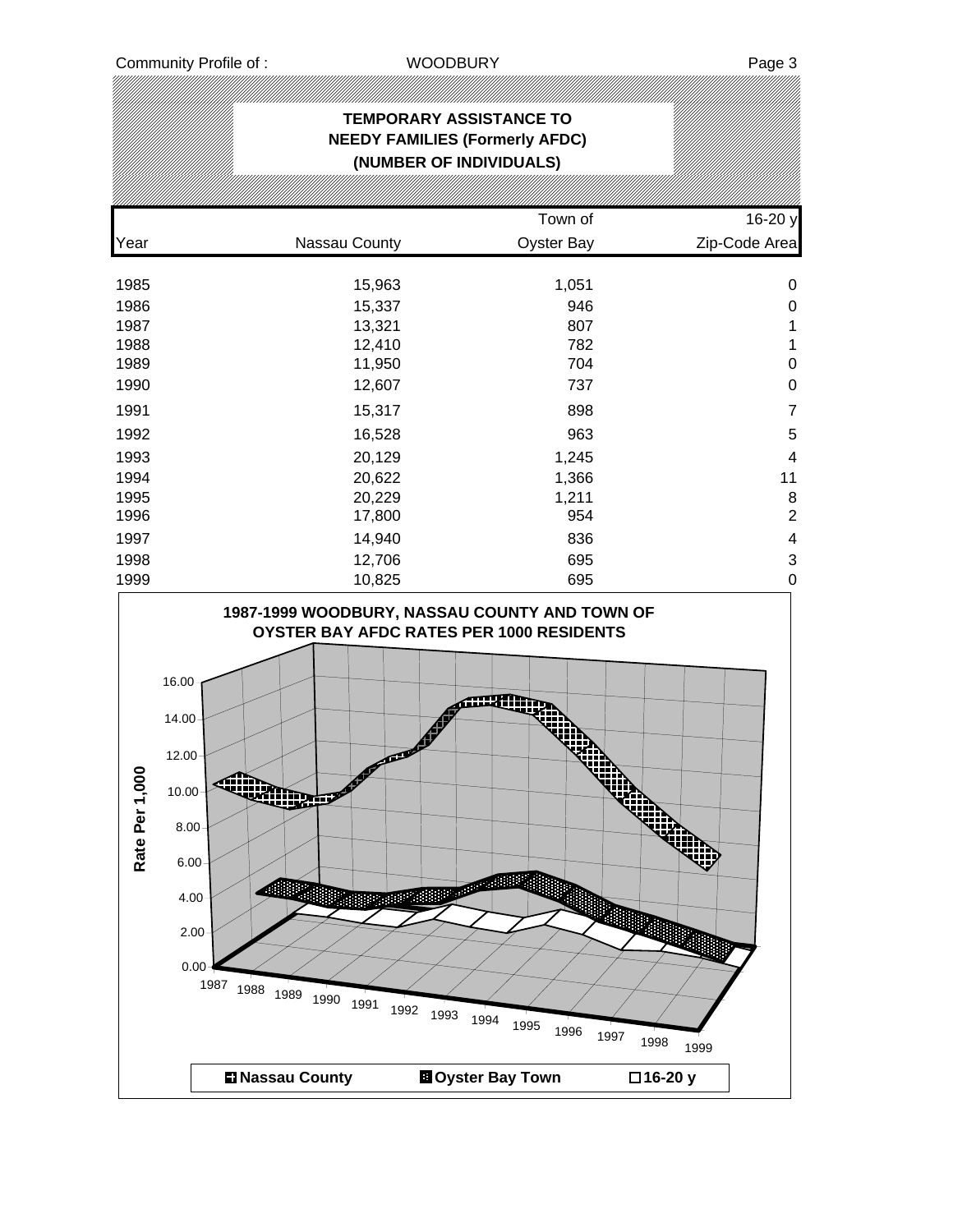### **11797 ZIP-CODE AREA RESIDENT YOUTH OFFENSES**

| <b>Station</b><br>Subjects of<br>Investigation<br>Year<br><b>Adjustments</b><br><b>Arrests</b><br>1990<br>8<br>$\boldsymbol{0}$<br>0<br>1991<br>10<br>$\overline{\mathbf{4}}$<br>1<br>1992<br>3<br>1<br>8<br>$\overline{\mathbf{4}}$<br>1993<br>0<br>6<br>1994<br>$\overline{2}$<br>$\overline{\mathbf{4}}$<br>$\boldsymbol{9}$<br>$\mathbf 1$<br>3<br>1995<br>3<br>$\overline{c}$<br>9<br>1996<br>1<br>$\overline{7}$<br>1<br>10<br>1997<br>16-20 Years Old<br>Subjects of<br><b>All Ages</b><br><b>Total Incidents*</b><br>Year<br>Investigation<br><b>Totals</b><br><b>Arrests</b><br>1990<br>12<br>12<br>$\pmb{0}$<br>1991<br>16<br>8<br>$\,8\,$<br>$\boldsymbol{9}$<br>1992<br>10<br>1<br>17<br>25<br>1993<br>8<br>1994<br>$\,6\,$<br>$\overline{2}$<br>4<br>1995<br>17<br>10<br>$\overline{7}$<br>1996<br>$\overline{2}$<br>10<br>8<br>5<br>11<br>16<br>1997<br>Woodbury and Nassau County Youth Offense Rates<br>Per 1,000: 1988-1997<br>$60.0 -$<br>$50.0 -$<br>$40.0 -$<br>$30.0 -$ |                | 7-15 Years Old |                |
|----------------------------------------------------------------------------------------------------------------------------------------------------------------------------------------------------------------------------------------------------------------------------------------------------------------------------------------------------------------------------------------------------------------------------------------------------------------------------------------------------------------------------------------------------------------------------------------------------------------------------------------------------------------------------------------------------------------------------------------------------------------------------------------------------------------------------------------------------------------------------------------------------------------------------------------------------------------------------------------------|----------------|----------------|----------------|
|                                                                                                                                                                                                                                                                                                                                                                                                                                                                                                                                                                                                                                                                                                                                                                                                                                                                                                                                                                                              |                |                |                |
|                                                                                                                                                                                                                                                                                                                                                                                                                                                                                                                                                                                                                                                                                                                                                                                                                                                                                                                                                                                              |                |                | <b>Totals</b>  |
|                                                                                                                                                                                                                                                                                                                                                                                                                                                                                                                                                                                                                                                                                                                                                                                                                                                                                                                                                                                              |                |                | 8              |
|                                                                                                                                                                                                                                                                                                                                                                                                                                                                                                                                                                                                                                                                                                                                                                                                                                                                                                                                                                                              |                |                | 15             |
|                                                                                                                                                                                                                                                                                                                                                                                                                                                                                                                                                                                                                                                                                                                                                                                                                                                                                                                                                                                              |                |                | 12             |
|                                                                                                                                                                                                                                                                                                                                                                                                                                                                                                                                                                                                                                                                                                                                                                                                                                                                                                                                                                                              |                |                | 10             |
|                                                                                                                                                                                                                                                                                                                                                                                                                                                                                                                                                                                                                                                                                                                                                                                                                                                                                                                                                                                              |                |                | 15             |
|                                                                                                                                                                                                                                                                                                                                                                                                                                                                                                                                                                                                                                                                                                                                                                                                                                                                                                                                                                                              |                |                | $\overline{7}$ |
|                                                                                                                                                                                                                                                                                                                                                                                                                                                                                                                                                                                                                                                                                                                                                                                                                                                                                                                                                                                              |                |                | 12<br>18       |
|                                                                                                                                                                                                                                                                                                                                                                                                                                                                                                                                                                                                                                                                                                                                                                                                                                                                                                                                                                                              |                |                |                |
|                                                                                                                                                                                                                                                                                                                                                                                                                                                                                                                                                                                                                                                                                                                                                                                                                                                                                                                                                                                              |                |                |                |
|                                                                                                                                                                                                                                                                                                                                                                                                                                                                                                                                                                                                                                                                                                                                                                                                                                                                                                                                                                                              |                |                |                |
|                                                                                                                                                                                                                                                                                                                                                                                                                                                                                                                                                                                                                                                                                                                                                                                                                                                                                                                                                                                              |                |                |                |
|                                                                                                                                                                                                                                                                                                                                                                                                                                                                                                                                                                                                                                                                                                                                                                                                                                                                                                                                                                                              |                |                | 20<br>31       |
|                                                                                                                                                                                                                                                                                                                                                                                                                                                                                                                                                                                                                                                                                                                                                                                                                                                                                                                                                                                              |                |                | 22             |
|                                                                                                                                                                                                                                                                                                                                                                                                                                                                                                                                                                                                                                                                                                                                                                                                                                                                                                                                                                                              |                |                | 35             |
|                                                                                                                                                                                                                                                                                                                                                                                                                                                                                                                                                                                                                                                                                                                                                                                                                                                                                                                                                                                              |                |                | 21             |
|                                                                                                                                                                                                                                                                                                                                                                                                                                                                                                                                                                                                                                                                                                                                                                                                                                                                                                                                                                                              |                |                | 24             |
|                                                                                                                                                                                                                                                                                                                                                                                                                                                                                                                                                                                                                                                                                                                                                                                                                                                                                                                                                                                              |                |                | 22             |
|                                                                                                                                                                                                                                                                                                                                                                                                                                                                                                                                                                                                                                                                                                                                                                                                                                                                                                                                                                                              |                |                | 34             |
| $20.0 -$                                                                                                                                                                                                                                                                                                                                                                                                                                                                                                                                                                                                                                                                                                                                                                                                                                                                                                                                                                                     | Rate Per 1,000 |                |                |



<sup>1988</sup> <sup>1989</sup> <sup>1990</sup> <sup>1991</sup> <sup>1992</sup> <sup>1993</sup> <sup>1994</sup> <sup>1995</sup> <sup>1996</sup> <sup>1997</sup>

■ Woodbury **Nassau County** 

\* Total incidents include arrests, station adjustments and subjects of investigation for 1988 - 1995. Subjects were not available prior to 1988. Youth offense data does not include data on convictions following from some of these arrests.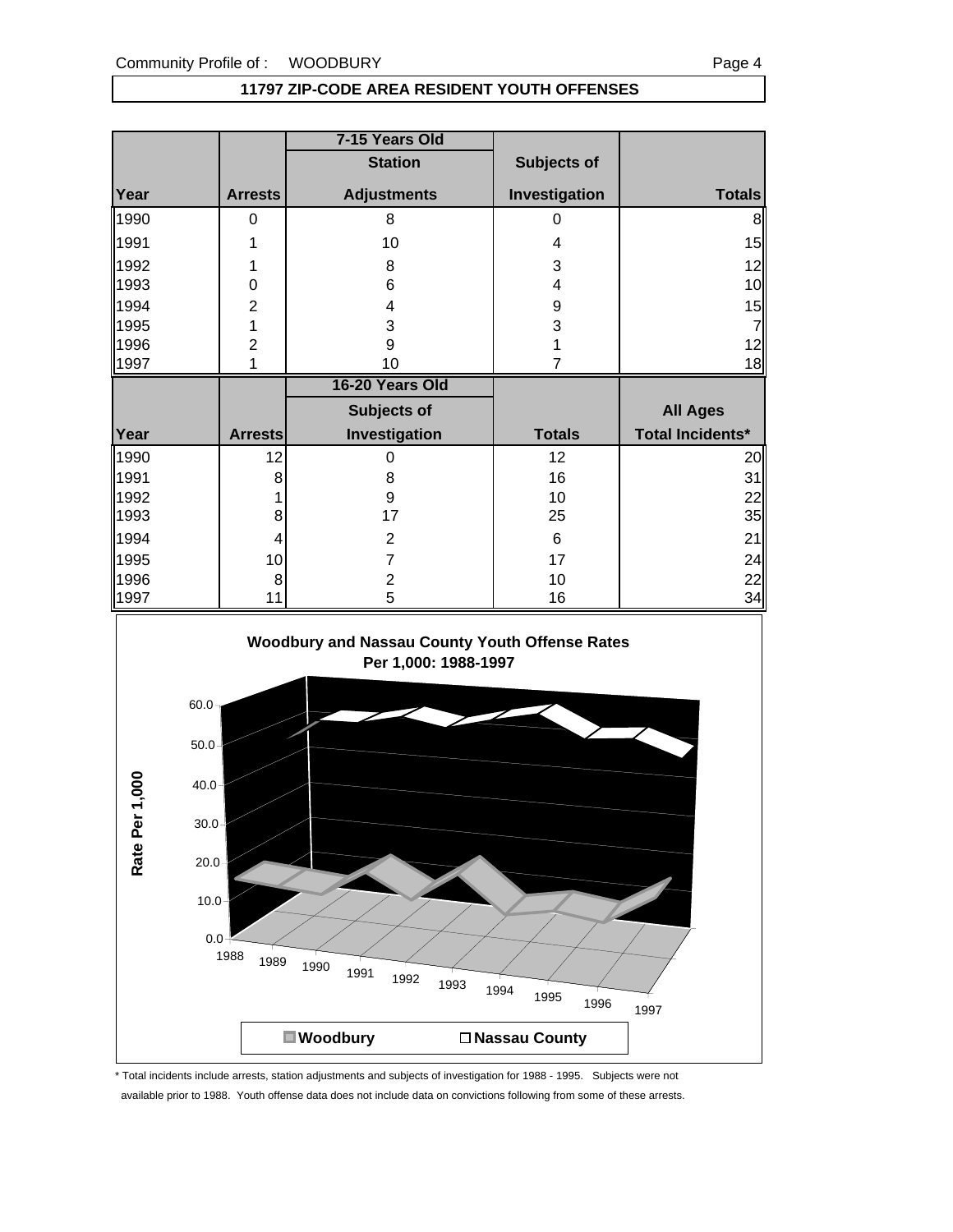Community Profile of : WOODBURY **Page 5** Page 5

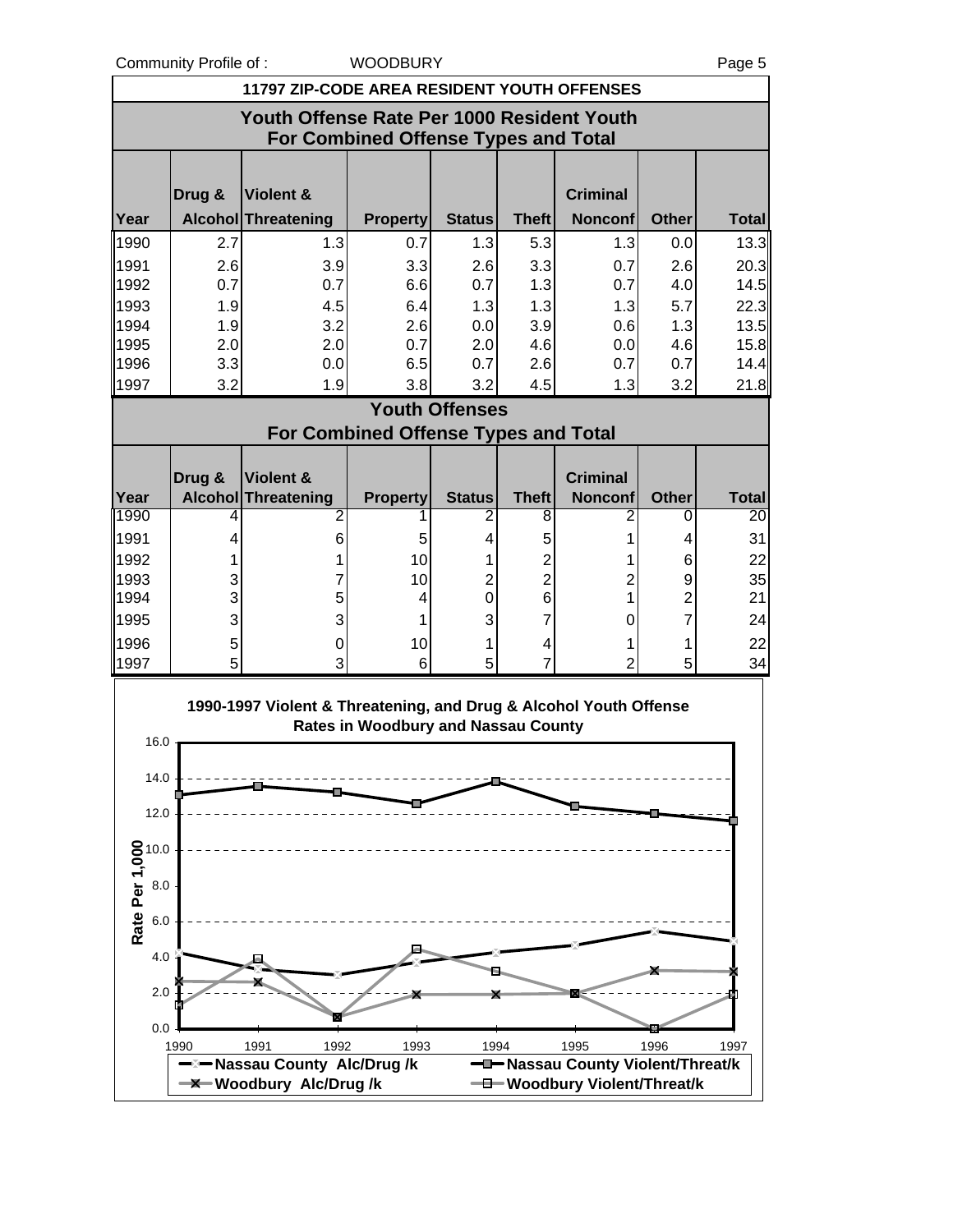



"Other" communities include Glen Head, Merrick, Bethpage, Massapequa, Wantagh and Oyster Bay. Each community comprises 6% of all offenses committed by Woodbury youth.



"Other" Communities include Great Nk, Carle Pl, Hempstead, W Hempstead, Uniondale, Westbury, Woodmere, Bayville, Bellmore. Bethpage and E Norwich. Each "other" community comprises less than 5% of all offenses in Woodbury.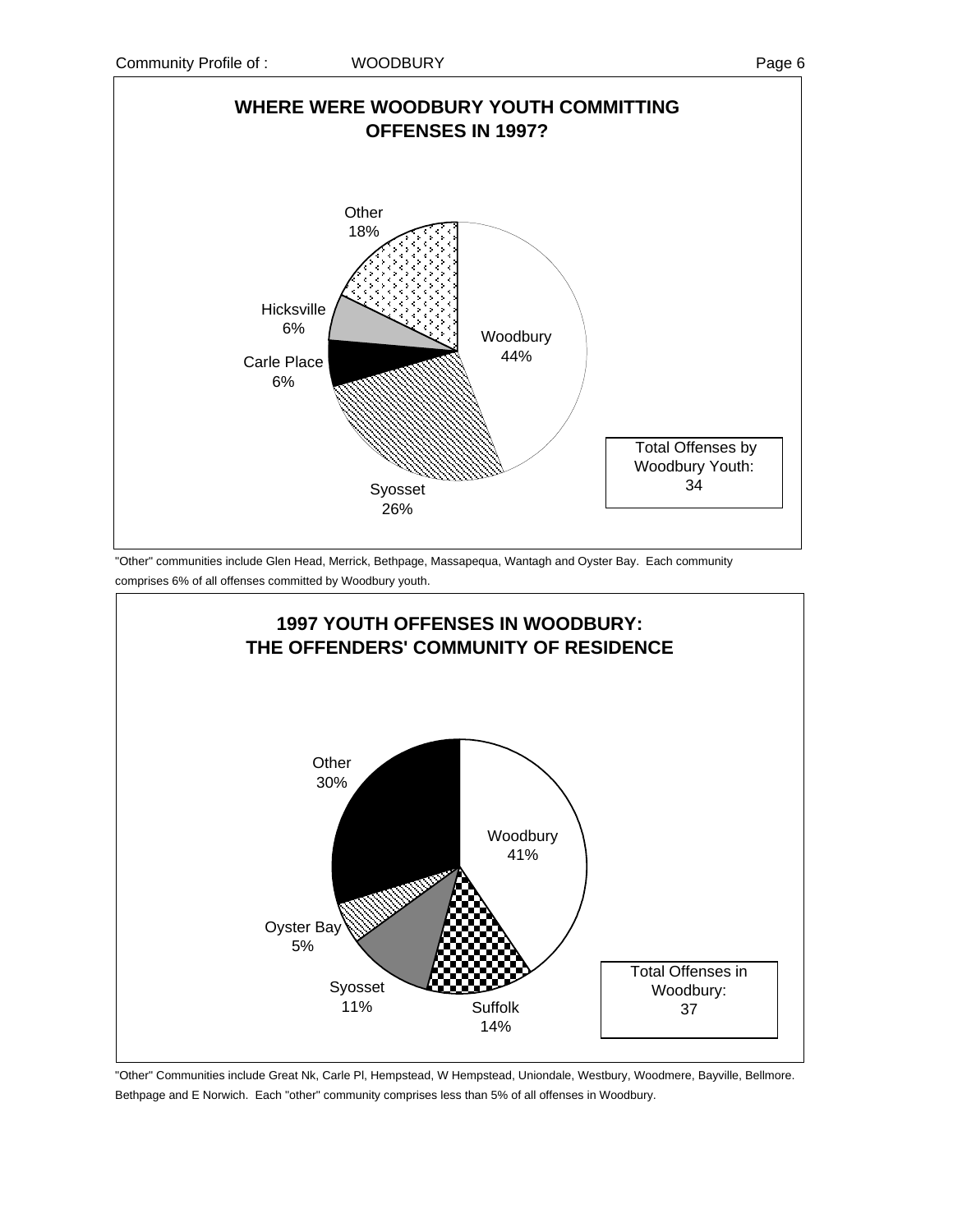|                      |                |                |                |                |                     |                |                | 1991-97  |
|----------------------|----------------|----------------|----------------|----------------|---------------------|----------------|----------------|----------|
|                      |                |                |                |                |                     |                |                | Percent  |
| Age                  | 1991           | 1992           | 1993           | 1994           | 1995                | 1996           | 1997           | Change   |
| 10 Yr & Less         | $\overline{0}$ | $\overline{0}$ | $\overline{0}$ | $\overline{0}$ | $\overline{2}$      | $\overline{0}$ | $\Omega$       |          |
| $\%$                 | 0.0%           | 0.0%           | 0.0%           |                | 66.7%               |                | 0.0%           |          |
| 11 to 12             | $\overline{0}$ | $\mathbf 0$    | $\Omega$       | $\Omega$       | $\overline{0}$      | $\Omega$       | $\Omega$       |          |
| $\frac{0}{0}$        | 0.0%           | 0.0%           | 0.0%           |                | 0.0%                |                | 0.0%           |          |
| $\overline{13}$      | $\Omega$       | $\overline{0}$ | $\Omega$       | $\overline{0}$ | $\Omega$            | 0              | $\overline{0}$ |          |
| $\%$                 | 0.0%           | 0.0%           | 0.0%           |                | 0.0%                |                | 0.0%           |          |
| 14                   | $\overline{4}$ | $\mathbf{1}$   | $\mathbf 0$    | $\mathbf 0$    | $\mathbf 0$         | $\mathbf 0$    | 3              | $-25.0%$ |
| $\frac{0}{0}$        | 100.0%         | 100.0%         | 0.0%           |                | 0.0%                |                | 60.0%          |          |
| 15                   | $\Omega$       | $\overline{0}$ | $\mathbf 0$    | $\mathbf 0$    | $\overline{0}$      | $\Omega$       | 1              |          |
| $\%$                 | 0.0%           | 0.0%           | 0.0%           |                | 0.0%                |                | 20.0%          |          |
| 16                   | 0              | $\Omega$       | $\mathcal{P}$  | $\mathbf{0}$   | $\mathbf 0$         | $\Omega$       | $\mathbf{0}$   |          |
| $\%$                 | 0.0%           | 0.0%           | 100.0%         |                | 0.0%                |                | 0.0%           |          |
| 17 <sub>2</sub>      | $\Omega$       | $\Omega$       | $\Omega$       | $\Omega$       | $\Omega$            | 0              | 1              |          |
| $\%$                 | 0.0%           | 0.0%           | 0.0%           |                | 0.0%                |                | 20.0%          |          |
| 18                   | $\Omega$       | $\mathbf{0}$   | $\mathbf{0}$   | $\mathbf 0$    | $\ddot{\mathbf{1}}$ | $\mathbf{0}$   | $\mathbf{0}$   |          |
| $\%$                 | 0.0%           | 0.0%           | 0.0%           |                | 33.3%               |                | 0.0%           |          |
| 19 to 20             | $\Omega$       | $\overline{0}$ | $\mathbf 0$    | $\mathbf 0$    | $\overline{0}$      | $\Omega$       | $\overline{0}$ |          |
| %                    | 0.0%           | 0.0%           | 0.0%           |                | 0.0%                |                | 0.0%           |          |
| <b>Woodbury</b>      |                |                |                |                |                     |                |                |          |
| <b>Total</b>         | $\overline{4}$ | 1              | 2              | $\overline{0}$ | 3                   | $\Omega$       | 5              | 25.0%    |
| Rate Per 1,000       | 2.2            | 0.5            | 1.0            | 0.0            | 1.5                 | 0.0            | 2.4            | 9.7%     |
| <b>Nassau County</b> |                |                |                |                |                     |                |                |          |
| Rate Per 1,000       | 5.19           | 6.63           | 8.98           | 8.68           | 7.52                | 7.23           | 7.30           | 40.5%    |

### **Resident Woodbury Runaway and Homeless Youth by Age Group**

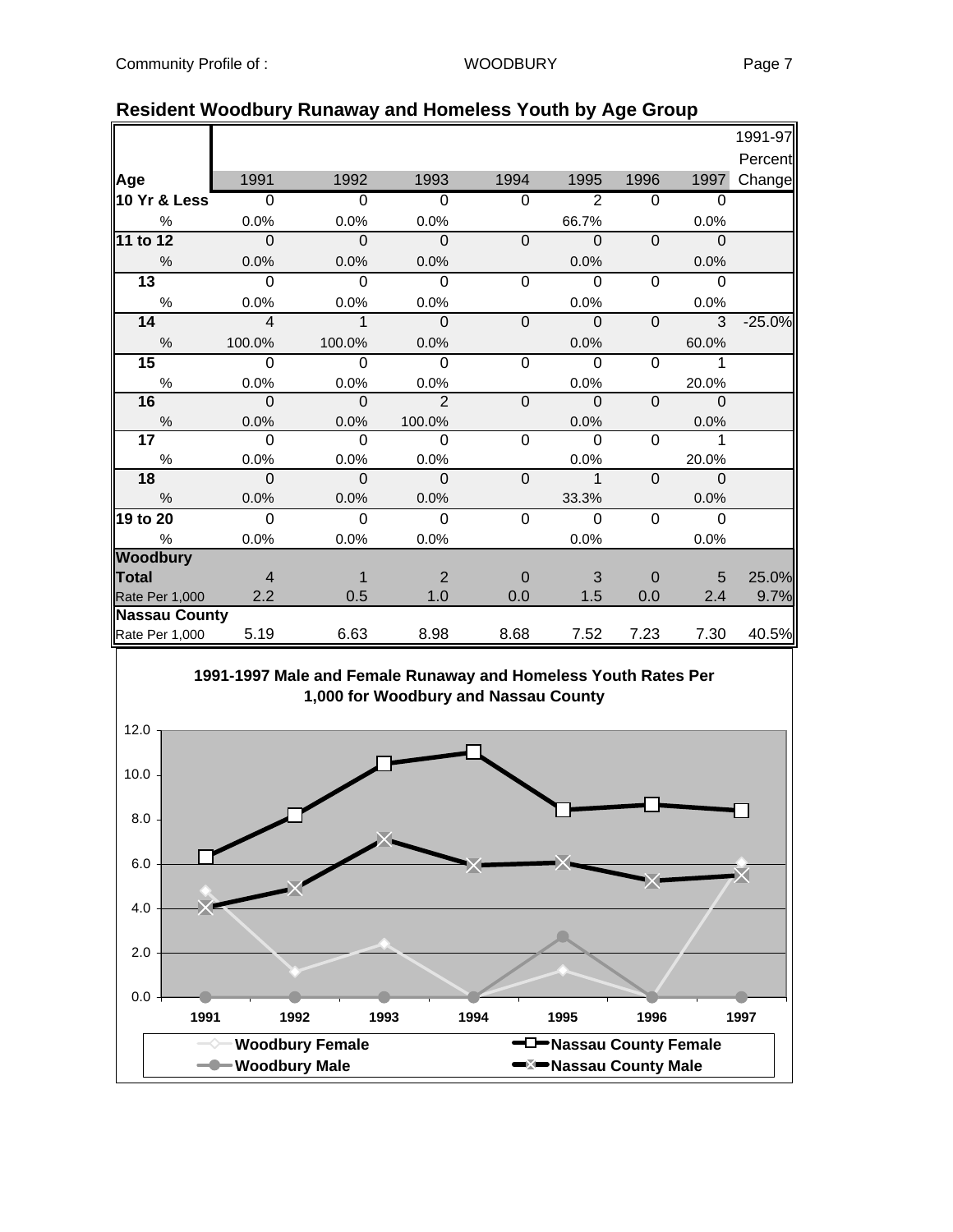### **PUBLIC SCHOOL ENROLLMENT IN SYOSSET CSD**

|                                                       | European | African  |          | Asian    | Native         |          |       |  |
|-------------------------------------------------------|----------|----------|----------|----------|----------------|----------|-------|--|
| Year                                                  | American | American | Latino   | American | American       | Total    |       |  |
|                                                       |          |          |          |          |                |          |       |  |
| 1987                                                  | 5,004    | 8        | 33       | 401      | 17             | 5,463    |       |  |
| 1988                                                  | 4,753    | 9        | 52       | 521      | 2              | 5,337    |       |  |
| 1989                                                  | 4,672    | 13       | 54       | 531      | $\overline{2}$ | 5,272    |       |  |
| 1990                                                  | 4,506    | 13       | 53       | 613      | 0              | 5,185    |       |  |
| 1991                                                  | 4,383    | 16       | 56       | 682      | 0              | 5,137    |       |  |
| 1992                                                  | 4,585    | 15       | 55       | 481      | 0              | 5,136    |       |  |
| 1993                                                  | 4,415    | 11       | 63       | 687      | 0              | 5,176    |       |  |
| 1994                                                  | 4,527    | 11       | 49       | 690      | 0              | 5,277    |       |  |
| 1995                                                  | 4,488    | 9        | 54       | 725      | 0              | 5,276    |       |  |
| 1996                                                  | 4,587    | 16       | 51       | 711      | 0              | 5,365    |       |  |
| 1997                                                  | 4,646    | 16       | 65       | 816      | 0              | 5,543    |       |  |
| 1998                                                  | 4,817    | 13       | 72       | 791      | 0              | 5,693    |       |  |
| 1999                                                  | 4,956    | 16       | 87       | 796      | 0              | 5,855    |       |  |
| Net Change in School Enrollment Between 1987 and 1999 |          |          |          |          |                |          |       |  |
|                                                       |          | European | African  |          | Asian          | Native   |       |  |
|                                                       | 1987-99  | American | American | Latino   | American       | American | Total |  |
| Change in Number                                      |          | -48      | 8        | 54       | 395            | $-17$    | 392   |  |
| Change as Percent                                     |          | $-1%$    | 100%     | 164%     | 99%            | $-100%$  | 7%    |  |

| Net Change in School Enrollment Between 1993 and 1999 |         |          |          |        |          |               |       |
|-------------------------------------------------------|---------|----------|----------|--------|----------|---------------|-------|
|                                                       |         | European | African  |        | Asian    | <b>Native</b> |       |
|                                                       | 1993-99 | American | American | Latino | American | American      | Total |
| Change in Number                                      |         | 541      | 5        | 24     | 109      |               | 679   |
| Change as Percent                                     |         | 12%      | 45%      | 38%    | 16%      |               | 13%   |



<sup>\*</sup> The 1993-1999 changes for Native Americans have been excluded from this chart because there were fewer than 10 enrolled in 1993. This policy is meant to avoid distorted percent comparisons among groups.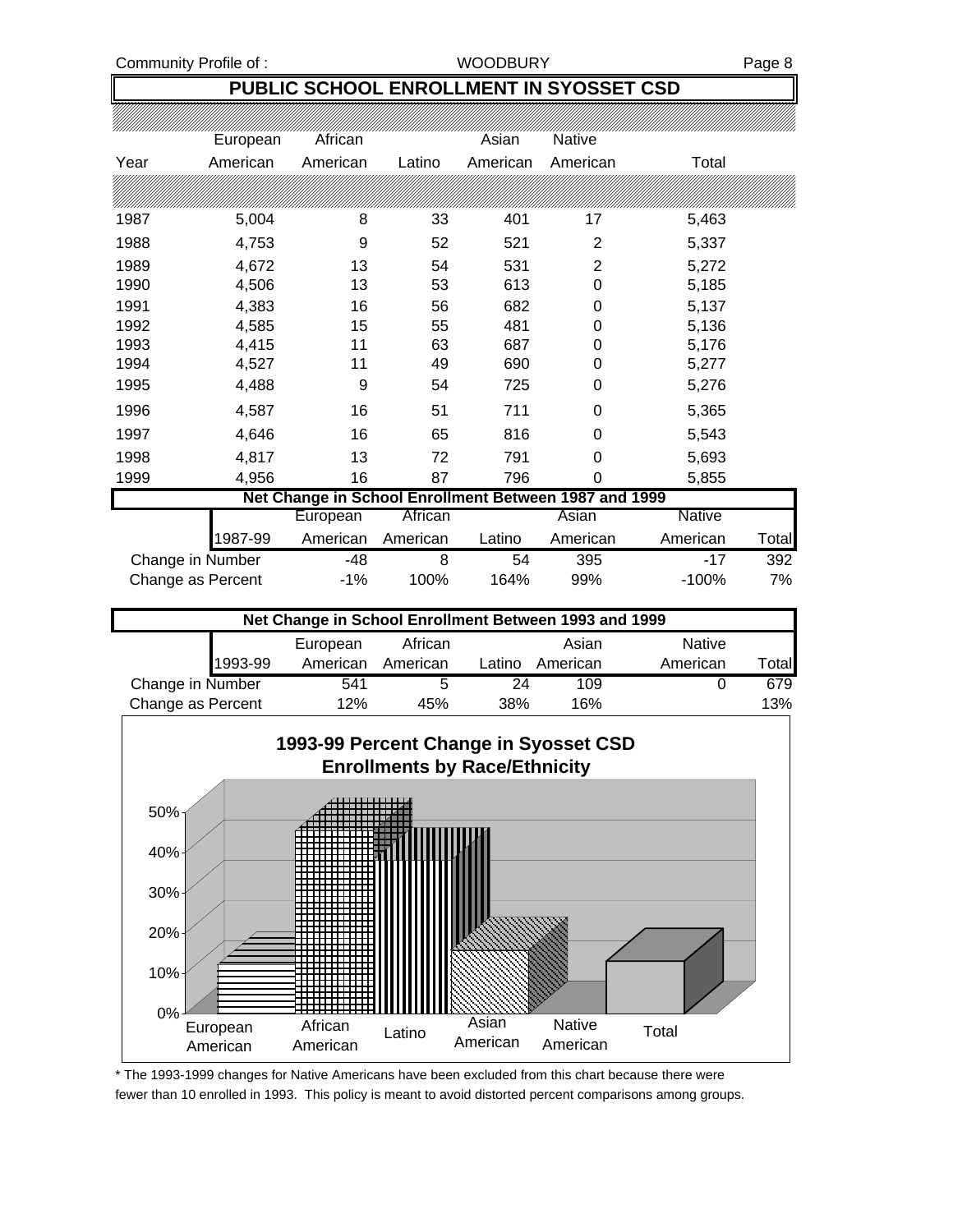### **REPORTED LIMITED ENGLISH PROFICIENT ENGLISH LANGUAGE LEARNERS (LEP/ELLs) IN SYOSSET CSD\***

| Reported Number and Percent of LEP/ELL Students in Syosset CSD,<br><b>Oyster Bay and Nassau County</b> |               |                   |                         |                           |                         |                      |                         |
|--------------------------------------------------------------------------------------------------------|---------------|-------------------|-------------------------|---------------------------|-------------------------|----------------------|-------------------------|
|                                                                                                        |               |                   | <b>Syosset CSD</b>      | <b>Town of Oyster Bay</b> |                         | <b>Nassau County</b> |                         |
| Year                                                                                                   | <b>Number</b> | <b>Percent of</b> |                         | <b>Number</b>             | <b>Percent of</b>       |                      | Number Percent of       |
|                                                                                                        |               |                   | <b>Total Enrollment</b> |                           | <b>Total Enrollment</b> |                      | <b>Total Enrollment</b> |
| 1992                                                                                                   | 120           |                   | 2.3%                    | 837                       | 2.2%                    | 6,044                | 3.5%                    |
| 1993                                                                                                   | 104           |                   | 2.0%                    | 873                       | 2.3%                    | 6,963                | 4.0%                    |
| 1994                                                                                                   | 103           |                   | 2.0%                    | 874                       | 2.3%                    | 7,492                | 4.2%                    |
| 1995                                                                                                   |               | 61                | 1.2%                    | 879                       | 2.3%                    | 7,823                | 4.3%                    |
| 1996                                                                                                   | 106           |                   | 2.0%                    | 883                       | 2.2%                    | 8.276                | 4.5%                    |
| 1997                                                                                                   | 143           |                   | 2.6%                    | 1,009                     | 2.5%                    | 9,219                | 4.9%                    |
| 1998                                                                                                   | 124           |                   | 2.2%                    | 1,026                     | 2.5%                    | 9,353                | 4.8%                    |
| 1999                                                                                                   | 118           |                   | 2.0%                    | 1,125                     | 2.7%                    | 10,077               | 5.1%                    |
| 1999 Total                                                                                             |               |                   |                         |                           |                         |                      |                         |
| Enrollment                                                                                             | 5,855         |                   |                         | 42,287                    |                         | 195,804              |                         |
| 1992 - 1999<br>% Change                                                                                | $-1.7%$       |                   |                         | 34.5%                     |                         | 66.7%                |                         |

\* In the 1998-1999 school year, there were 77 different languages spoken by students enrolled

in Nassau County public schools.



\*\* The annual number of reported LEP/ELLs enrollment is based upon the number of Limited English Proficient English Language Learners in the local district as reported on the State Education Department/ The University of the State of New York, Commissioners Regulations Part 154 Application.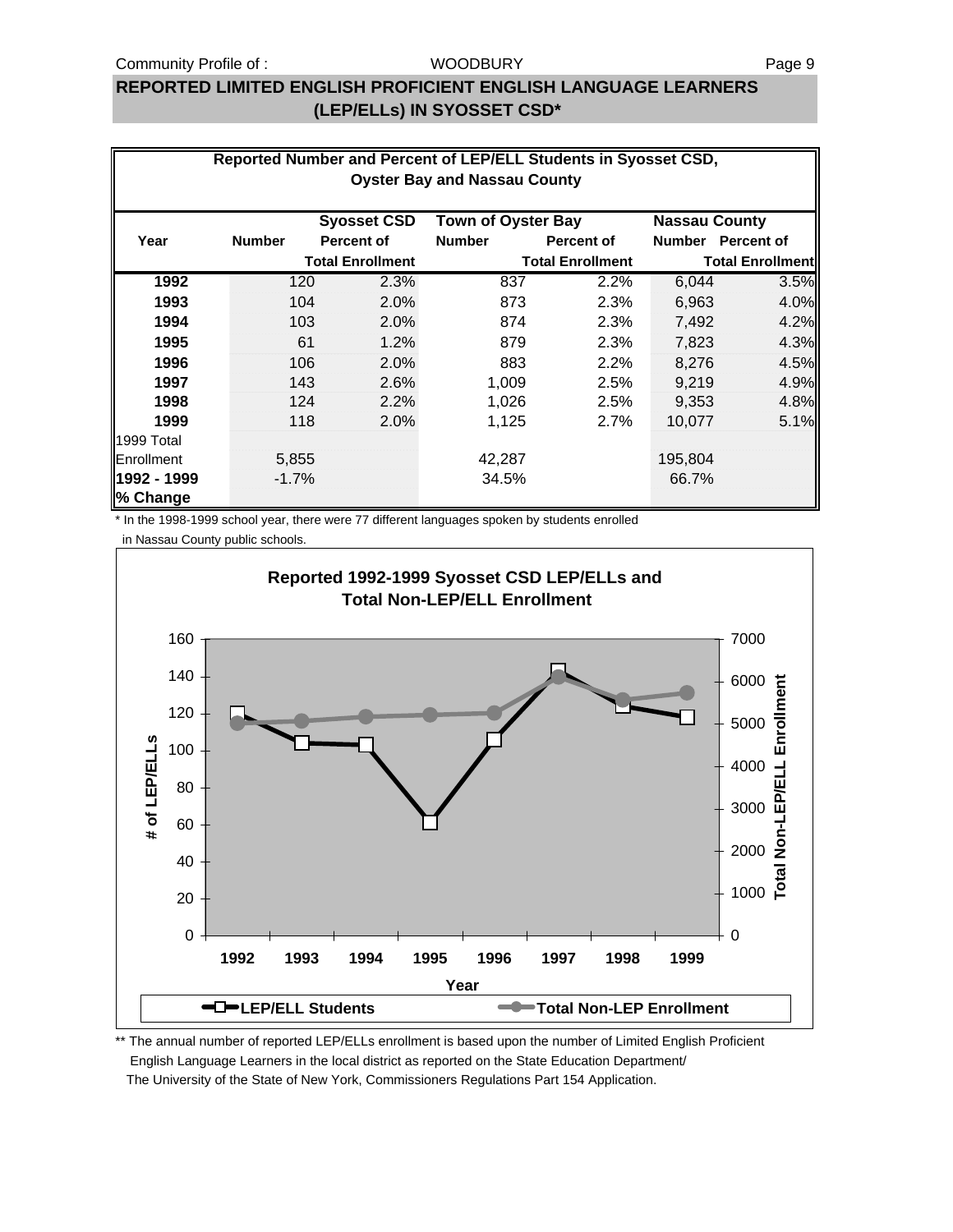Community Profile of : WOODBURY **Page 10** 

 **Dropout Percents in Syosset CSD, Town of Oyster Bay, & Nassau County**

|      | DROPOUT NUMBERS & PERCENTS OF HIGH SCHOOL ENROLLMENT* |                       |          |                  |          |               |  |  |  |  |
|------|-------------------------------------------------------|-----------------------|----------|------------------|----------|---------------|--|--|--|--|
| Year |                                                       | District-# District-% | Town-#** | $\frac{96**}{8}$ | County-# | $\frac{9}{6}$ |  |  |  |  |
|      |                                                       |                       |          |                  |          |               |  |  |  |  |
| 1987 | 19                                                    | 1.0                   | 260      | 1.8              | 1284     | 2.0           |  |  |  |  |
| 1988 | 26                                                    | 1.4                   | 267      | 2.1              | 1177     | 2.0           |  |  |  |  |
| 1989 | $\overline{2}$                                        | 0.1                   | 160      | 1.3              | 932      | 1.7           |  |  |  |  |
| 1990 | 4                                                     | 0.2                   | 114      | 1.0              | 759      | 1.4           |  |  |  |  |
| 1991 | 0                                                     | 0.0                   | 71       | 0.6              | 613      | 1.2           |  |  |  |  |
| 1992 | 0                                                     | 0.0                   | 81       | 0.7              | 654      | 1.2           |  |  |  |  |
| 1993 | 7                                                     | 0.4                   | 69       | 0.6              | 630      | 1.2           |  |  |  |  |
| 1994 | 2                                                     | 0.1                   | 52       | 0.5              | 724      | 1.4           |  |  |  |  |
| 1995 | 5                                                     | 0.3                   | 67       | 0.6              | 531      | 1.0           |  |  |  |  |
| 1996 | 2                                                     | 0.1                   | 80       | 0.7              | 477      | 0.9           |  |  |  |  |
| 1997 | 6                                                     | 0.4                   | 58       | 0.5              | 479      | 0.9           |  |  |  |  |
| 1998 | 5                                                     | 0.3                   | 85       | 0.8              | 489      | 0.9           |  |  |  |  |

\*Dropout Rate = Dropouts divided by 9-12 grade enrollment including ungraded secondary enrollment. A dropout

is defined as any pupil who left school prior to graduation & did not enter another school or program leading to a GED.



\*\*Town data based on a weighted average of communities which are fully or partially located within town boundaries.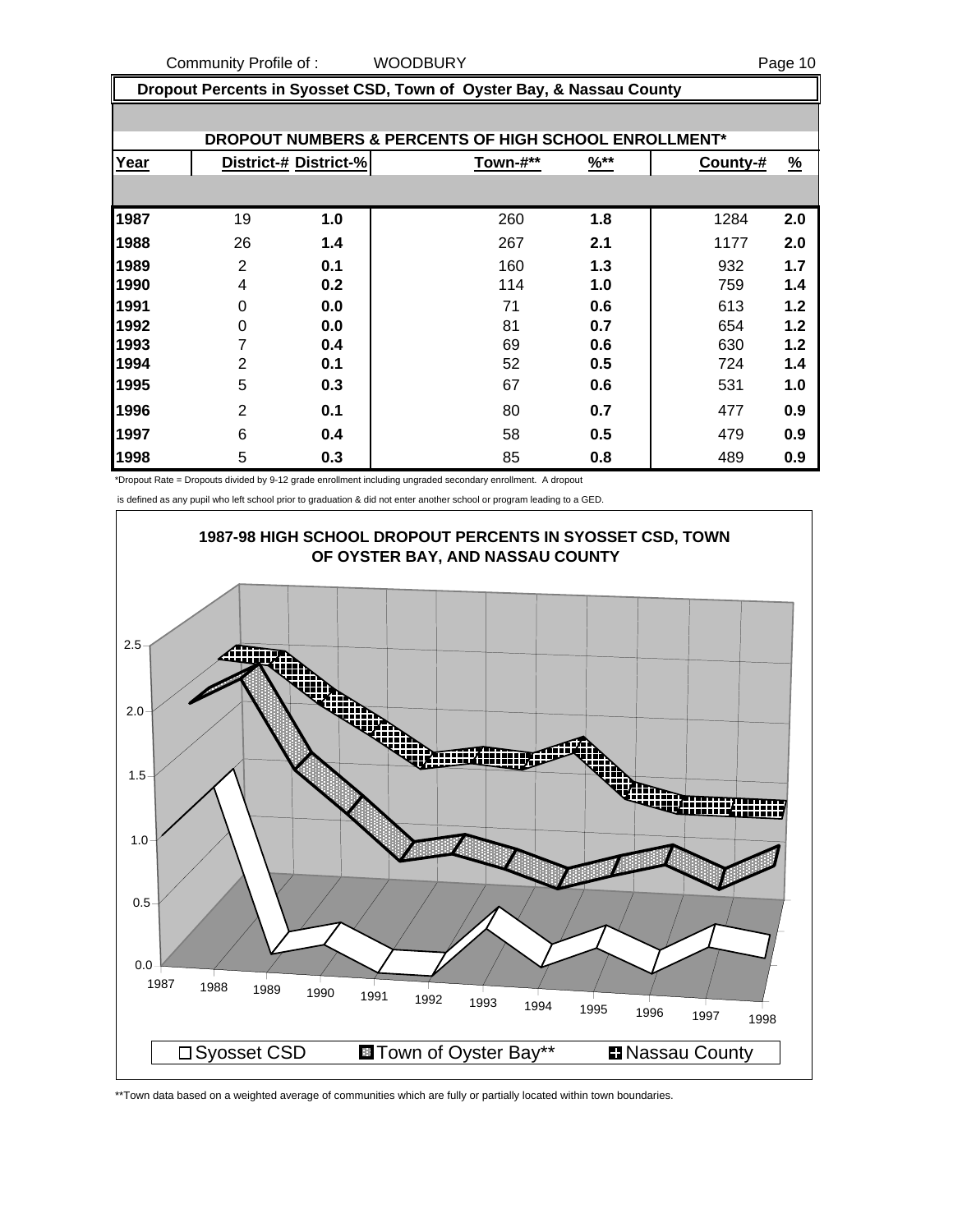| Nassau County and New York State* |          |           |                       |                       |           |  |
|-----------------------------------|----------|-----------|-----------------------|-----------------------|-----------|--|
|                                   | Woodbury |           | <b>Nassau County</b>  | <b>New York State</b> |           |  |
|                                   |          | Fertility | Fertility             |                       | Fertility |  |
| Year                              | Births** | Rate      | <b>Births</b><br>Rate | <b>Births</b>         | Rate      |  |
| 1982                              | 66       | 37.6      | 14,342<br>49.0        | 246,889               | 59.6      |  |
| 1983                              | 65       | 37.3      | 14,541<br>49.8        | 248,222               | 59.6      |  |
| 1984                              | 63       | 36.6      | 14,758<br>50.6        | 250,436               | 59.9      |  |
| 1985                              | 63       | 36.9      | 52.3<br>15,247        | 258,826               | 61.6      |  |
| 1986                              | 65       | 38.0      | 15,567<br>53.5        | 263,045               | 62.3      |  |
| 1987                              | 69       | 40.5      | 16,504<br>56.8        | 271,355               | 64.0      |  |
| 1988                              | 71       | 42.1      | 17,072<br>58.8        | 279,976               | 65.8      |  |
| 1989                              | 73       | 43.8      | 61.1<br>17,700        | 290,528               | 67.9      |  |
| 1990                              | 73       | 44.1      | 18,180<br>62.8        | 297,468               | 69.3      |  |
| 1991                              | 76       | 46.6      | 62.2<br>17,864        | 292,523               | 68.1      |  |
| 1992                              | 80       | 51.2      | 18,065<br>63.3        | 287,531               | 67.2      |  |
| 1993                              | 83       | 55.2      | 17,931<br>63.2        | 282,377               | 66.3      |  |
| 1994                              | 88       | 59.5      | 17,903<br>64.6        | 277,945               | 65.6      |  |
| 1995                              | 94       | 64.3      | 18,084<br>66.0        | 271,042               | 64.3      |  |
| 1996                              | 98       | 67.3      | 17,722<br>63.8        | 263,611               | 63.0      |  |
| 1997                              | 98       | 67.5      | 17,100<br>62.0        | 256,976               | 61.8      |  |





\* Fertility rate based on live births per 1,000 female population 15-44. Data for 1990-97 reflect zip code boundaries. Data for prior years reflect the local community as comprised by census tracts. \*\* The number of births in the Roslyn Heights area is a three year "running" average for all years. Source: Nassau County & New York State Departments of Health.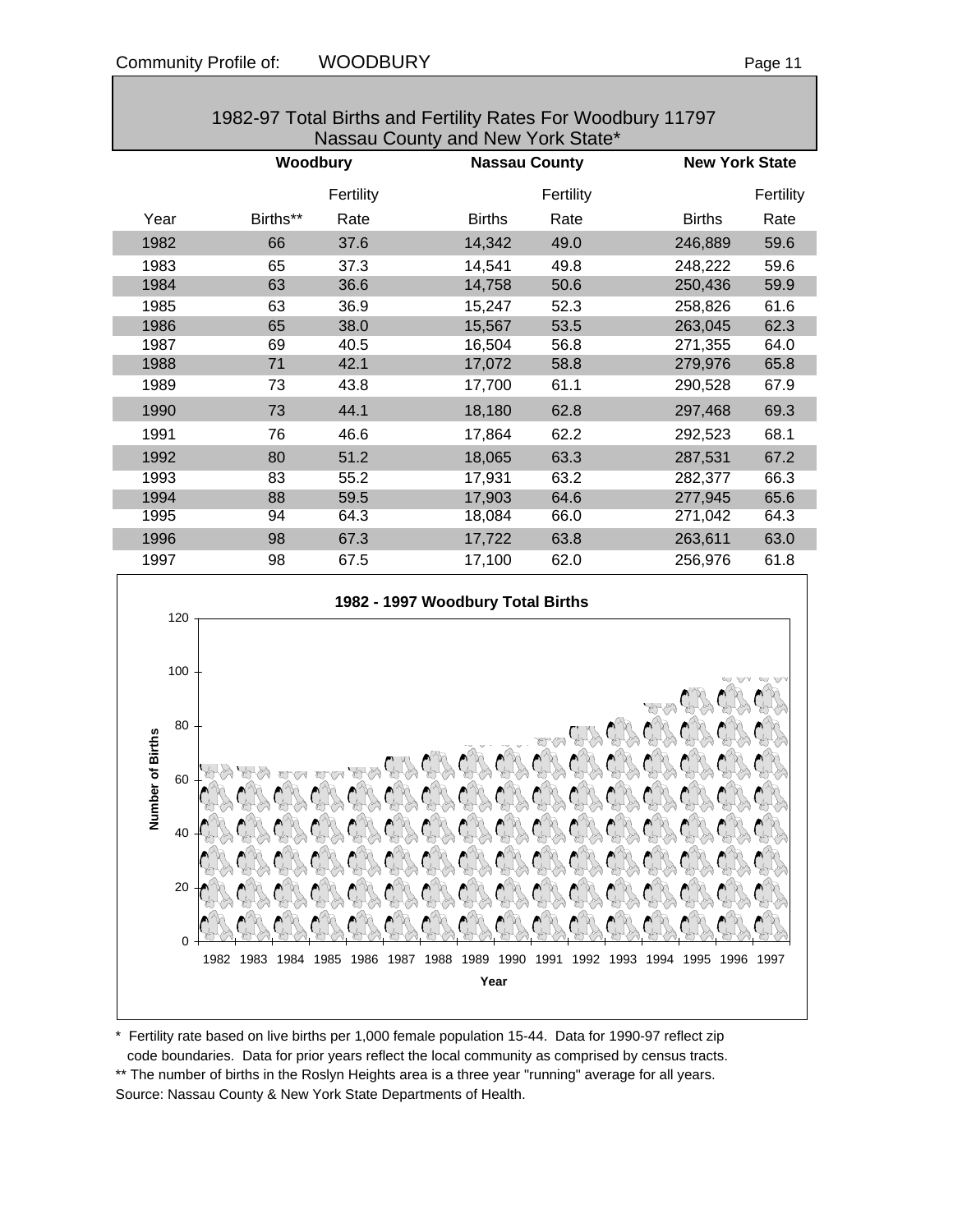| 1984-97 Births To Teen Mothers and Fertility Rates      |  |
|---------------------------------------------------------|--|
| For Woodbury 11797*, Nassau County and New York State** |  |

|      | <b>Woodbury</b><br>Fertility<br>Teen |      |               | <b>Nassau County</b><br>Fertility |               | <b>New York State</b><br>Fertility |  |
|------|--------------------------------------|------|---------------|-----------------------------------|---------------|------------------------------------|--|
| Year | Births***                            | Rate | <b>Births</b> | Rate                              | <b>Births</b> | Rate                               |  |
| 1984 | $\Omega$                             | 0.9  | 668           | 12.2                              | 25,658        | 35.7                               |  |
| 1985 | 0                                    | 0.9  | 711           | 13.4                              | 25,470        | 36.4                               |  |
| 1986 | 1                                    | 1.9  | 685           | 13.4                              | 25,134        | 37.0                               |  |
| 1987 | 0                                    | 1.0  | 677           | 13.8                              | 25,080        | 38.0                               |  |
| 1988 | 1                                    | 2.0  | 663           | 14.1                              | 25,861        | 40.3                               |  |
| 1989 | 0                                    | 1.0  | 679           | 15.0                              | 26,593        | 42.7                               |  |
| 1990 | $\Omega$                             | 1.1  | 674           | 15.6                              | 26,553        | 44.0                               |  |
| 1991 | 1                                    | 4.4  | 672           | 16.0                              | 26,216        | 44.1                               |  |
| 1992 | 1                                    | 3.7  | 629           | 15.1                              | 25,330        | 43.4                               |  |
| 1993 | 1                                    | 4.9  | 700           | 18.4                              | 25,515        | 44.3                               |  |
| 1994 | 1                                    | 2.5  | 682           | 18.2                              | 25,852        | 45.3                               |  |
| 1995 | 1                                    | 3.4  | 668           | 18.0                              | 24,805        | 43.6                               |  |
| 1996 | 1                                    | 3.2  | 637           | 15.8                              | 23,864        | 41.8                               |  |
| 1997 | 1                                    | 2.7  | 561           | 13.9                              | 22,185        | 38.5                               |  |

\*\*\* In some of the years above, a teen fertility rate is greater than 0 when teen births are 0. This is possible because teen births are presented as a 3 year average and the actual teen birth number is between 0 and .5



\* The number of birth to teen mothers in the Floral Park area is a three year "running" average for all years.

\*\* Fertility rate based on live births per 1,000 female population 15-19. Data for 1990-97 reflect zip code boundaries. Data for prior years reflect the local community as comprised by census tracts.